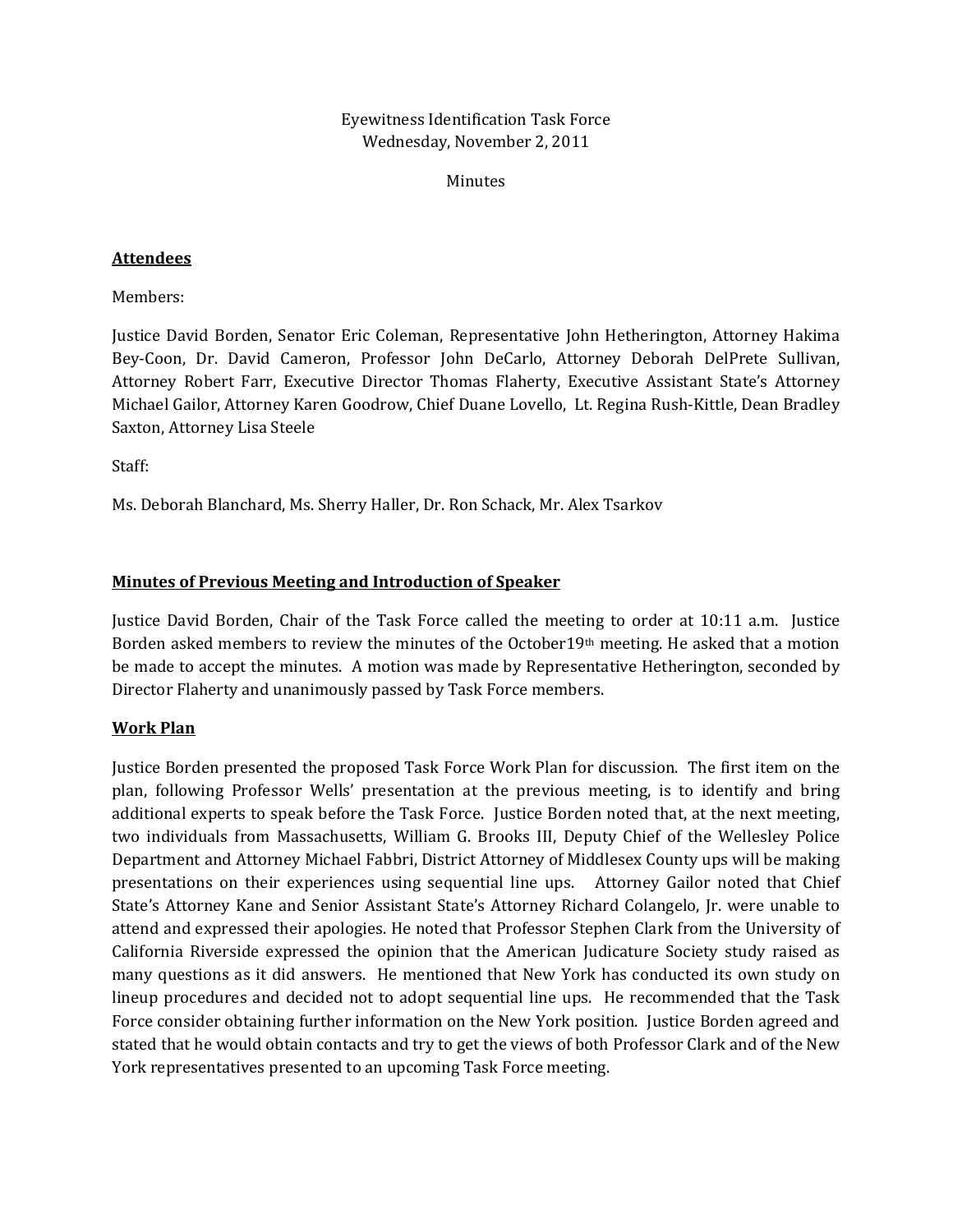Justice Borden noted that the timeline and workplan were ambitious and designed to help insure that, if consensus is reached, Task Force recommendations would be able to be brought to the General Assembly for their consideration by February  $1<sup>st</sup>$ . Dean Saxton stated that the timeline looked right and noted that he hoped the Task Force could further hear from the law enforcement community, both through the survey as well as bringing representatives together who both are opposed to or in support of sequential line ups. Justice Borden agreed and asked Task Force members from law enforcement to contact their peers and asked that names be forwarded to him. Justice Borden further noted that the insights, cooperation, and support of law enforcement are critical to any recommendations being put forth by the Task Force.

Attorney Farr commented that the issue of show up identifications was important. Justice Borden noted that the city of Dallas had identified and put into place a policy on show ups. Justice Borden said he will check on it and have the issue put into the work plan. A question was raised about the use of mug books where there is no suspect. Justice Borden responded that the research being discussed by the Task Force applies only to instances when there is a suspect and that the Task Force's recommendations would be so limited to where a suspect has been identified.

The issue of assembly of the photo array was also raised. Justice Borden noted that this question has always been present, whether there are simultaneous or sequential line ups and that he is of the opinion that it is outside the scope of the Task Force's legislative mandate. Attorney Goodrow noted comparisons have to reflect the description of the witness and that there are best practice photo array protocols in jurisdictions throughout the country. A further question was raised regarding police not being able to show photos at the time the act is committed. Justice Borden noted that this question was not part of the Task Force's charge, but hoped the issue could be raised if the Task Force was to continue its work with staffing oversight in the months ahead.

# **Police Survey**

Justice Borden noted that Chief Lovello and Dr. Schack had been working very hard on the police survey and asked that an update be given to Task Force members at the next meeting. Chief Lovello stated that a revised survey was being sent out by the end of the week. Dr. Schack noted that it builds on the original survey that Chief Lovello had done and also includes questions that were raised during Professor Wells' presentation. Specifically, the survey will capture a baseline of what is being used presently throughout the state and any challenges/barriers to implementation identified by police.

# **Presentation by Darien Police Chief Duane Lovello**

Chief Lovello presented testimony regarding the Darien's Police Department's photo line up protocols. He began by describing the town, its population, and noted the town's very low crime rate and that violent crime was a rarity. Chief Lovello estimated that Darien used photo line ups 12 times per year and stressed that using eyewitness identification as the sole evidence in any case was difficult at best and could not recall the Darien Police Department doing so in the last 30 years.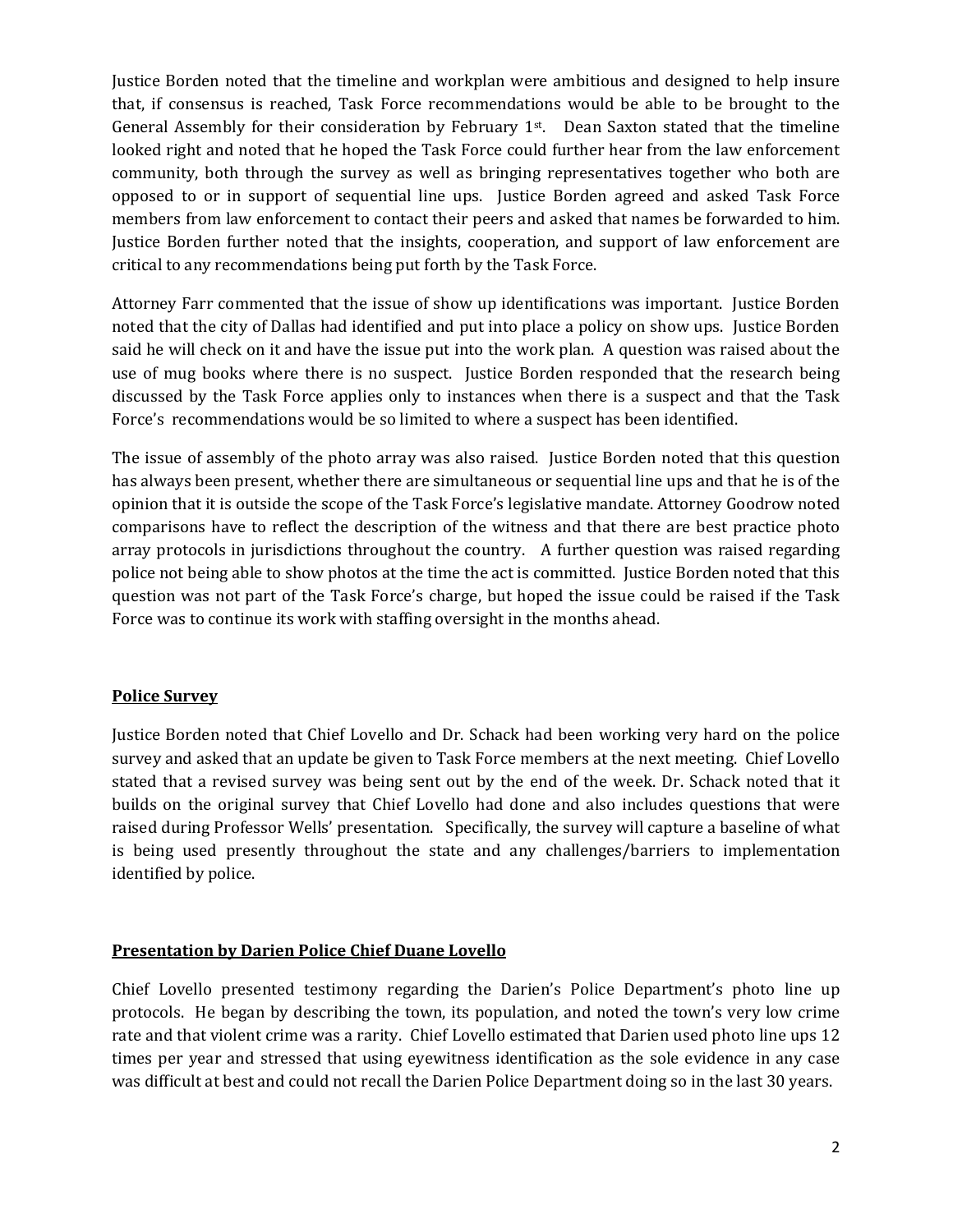Chief Lovello stated that the department began using the double‐blind sequential protocol approximately 2 years ago. He reported that a minimal amount of training was needed and the method easy to implement. Chief Lovello described the new witness identification form and the witness instructions. After the line up, the officer also asks the witness to read three statements and initial the one that most accurately describes their opinion about whether h/she was or was not able to identify with certainty the offender. Chief Lovello also noted issues in developing a fair photo array.

The Chief spoke about the survey being distributed to all Connecticut police departments. He mentioned that the initial survey's results indicated that, regardless of department size, concerns were not raised about sequential line ups. The only issue mentioned by some police departments focused on the costs associated with softward upgrades. There was concern raised about the first section of the legislation regarding double blind. He noted that the Act describes double blind only and that the Task Force might want to examine the double blind requirement and the option of blind line ups. Chief Lovello noted that he attended a panel discussion in Chicago recently on eyewitness identification reform and had the opportunity to meet and talk with the two individuals from Massachusetts who will be speaking before the Task Force at the next meeting. He found their perspectives insightful. 1

Justice Borden thanked Chief Lovello for his excellent presentation and asked Task Force members if they had any questions. Discussion was raised by Professor DeCarlo about the possibility of using DMV photos. Representative Hetherington asked about the availability of personnel to administer the double blind; specifically the possibility of using a civilian employee. Chief Lovello noted that in a smaller police department, the number of civilians is limited and they work 8 a.m.‐4 p.m. on weekdays. The Chief stated he was not opposed to using non‐sworn personnel if properly trained, but that lineups had to be presented in a timely manner and could not be restricted to only weekday work hours, with the possible exception of minor offenses.

There was discussion about a blinded sequential process where shuffled envelopes are used. Dean Saxton asked about the ways in which instructions are given. In Darien, the officer is out of view so that the witness can not infer anything from facial or body expressions. Discussion also focused on the practicality of obtaining standard backgrounds in the photos. It was noted that given the hundreds of thousands of photos in larger police departments it could not be done. Other possible options discussed included software parameters being developed for height, skin color differences, etc. Chief Lovello emphasized it was imperative that every effort be made to insure that the process was fair. Attorney DelPrete-Sullivan asked how the instructions to eyewitnesses were given. Chief Lovello responded that the instructions were read aloud.

Professor DeCarlo commended the Darien Police Department for its policies and noted that the concept of using mugshots for line ups was simply not that sterile. Director Flaherty noted the practical problems of using photos from other cities (background, quality, etc.). and that ideally a statewide data bank would be best. Dean Saxton wondered about the possibility of photoshopping the photos to fade the background out. Attorney Goodrow thought the concept sounded reasonable.

 1 Chief Lovello's testimony is now available on the Task Force website.